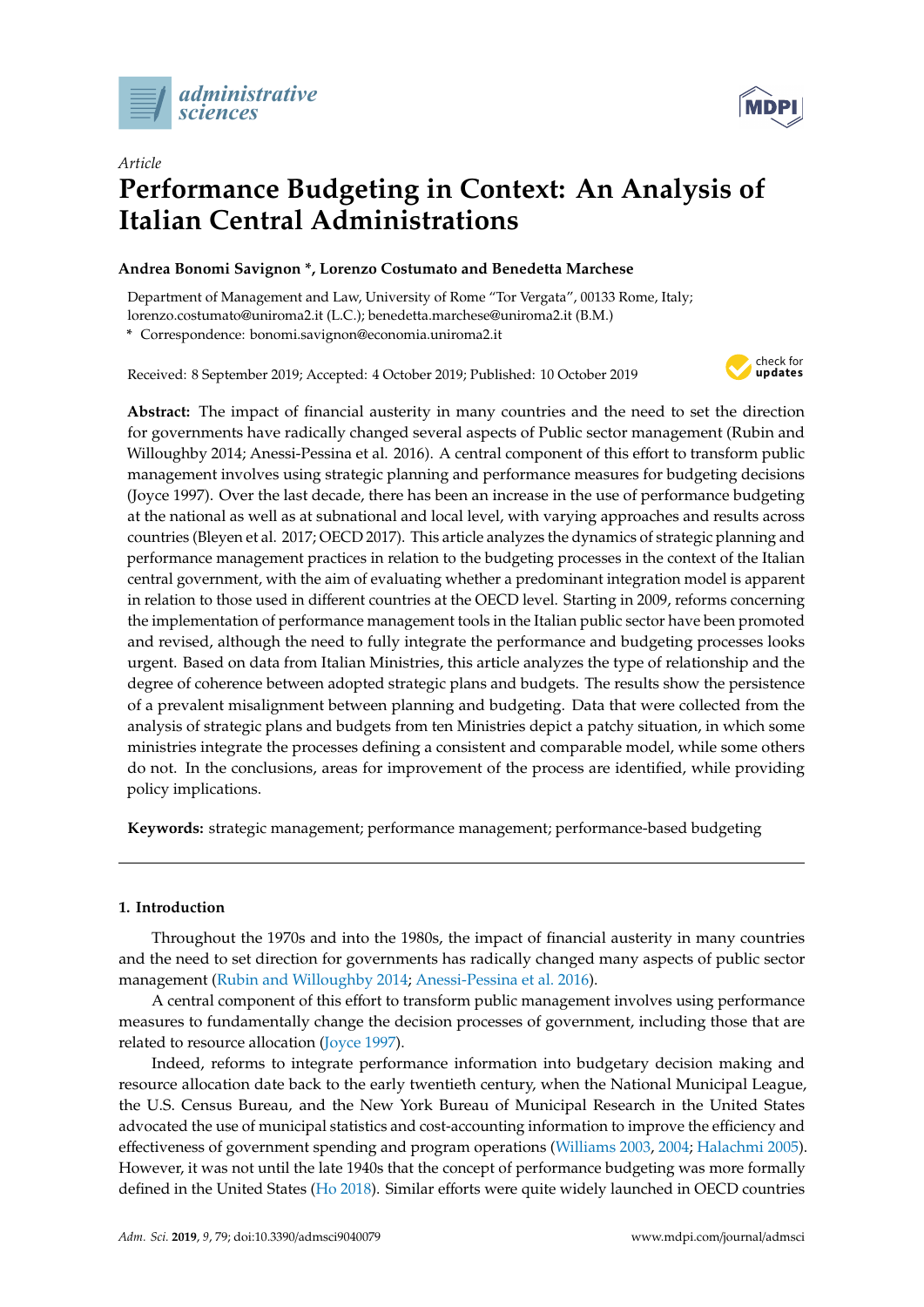from the second half of the nineties, with the United Kingdom, Australia, and New Zealand as leaders in piloting many key reform ideas, while, especially over the last decade, there has been an increase in the use of performance budgeting at the national as well as at subnational and local level [\(Bleyen et al.](#page-11-1) [2017\)](#page-11-1).

United Kingdom, Australia, and New Zealand are among those that are generally considered to be at the forefront of performance-based management reforms. These countries have, to varying degrees, embraced what has generally been termed the "New Public Management" approach [\(Hood](#page-12-3) [1991,](#page-12-3) [1995\)](#page-12-4), whose ideas play an important role in shifting from an input orientation towards a more output and result oriented type of management [\(Bleyen et al.](#page-11-2) [2015;](#page-11-2) [Kuhlmann and Bouckaert](#page-12-5) [2016\)](#page-12-5).

In the era of NPM, the performance budgeting concept, which in its broad sense involves the inclusion and use of performance information in budget preparation, decision making, and execution [\(Curristine and Flynn](#page-12-6) [2013\)](#page-12-6), has been revitalized and became increasingly attractive for various governments [\(Anessi-Pessina and Steccolini](#page-11-3) [2005\)](#page-11-3).

Italy has generally lagged behind [\(Meneguzzo and Mele](#page-13-0) [2008;](#page-13-0) [Ongaro](#page-13-1) [2011\)](#page-13-1), adopting and implementing NPM reforms with almost a decade of delay as compared to the Anglo-Saxon countries, taking impulse from a series of normative measures that aimed at affirming the introduction of managerial logics in the system of public administrations [\(Borgonovi](#page-11-4) [2004\)](#page-11-4). Managerial reforms have been introduced by legislation consistent with the bureaucratic and legislative tradition of the Italian public sector, which, therefore, has been reinforced (Anessi-Pessina and Steccolini 2005). Accordingly, the legalistic and bureaucratic model that has prevailed in the public sector over time has influenced the adoption, implementation, and current extent of use of NPM-inspired changes, including performance budgeting. Within the broader public sector reform process, budget reforms in the 1990s sought to control the growth of public expenditures and improve public sector performance; in the 2000s, these practices developed further, in conjunction with the reinforcement of performance systems, giving rise to modern performance budgeting systems [\(Mauro](#page-13-2) [2019\)](#page-13-2).

This article will provide insights into strategic planning and performance management practices in relation to budgeting processes in the context of the Italian central government, with the aim of evaluating whether a predominant integration model is apparent.

More specifically, based on the analysis of planning and implementation documents of Italian Ministries, this article analyses the type of relationship and the degree of coherence between adopted strategic plans and budgets, while using official documents that represent the result of the planning phase and the baseline for the implementation of the two processes. The results show the persistence of a prevalent misalignment between strategic planning, performance management, and the budgeting process, while there is no evidence that performance information has been incorporated within the budgeting process, or used for budget decisions. Data that were collected from the analysis of strategic plans and budgets from ten Ministries depict a patchy situation, in which some ministries integrate the processes defining a consistent and comparable model, while some others do not.

In the conclusions, the areas for improvement of the process are identified, while providing policy implications.

### **2. Linking Strategic Planning, Performance and Budgeting**

Budgeting is a core process in the management of any organization. Challenges facing public sector organizations and, in particular, those that are related to austerity policies, have highlighted a need to recognize that budgeting should go beyond the management control issue of keeping expenditure in line with funding. Therefore, over time, public budgets have taken on different roles, becoming tools for bargaining and allocating power, for planning and controlling, for providing impulses to the economic and social environment, and for ensuring transparency and stakeholder involvement [\(Sicilia and Steccolini](#page-14-3) [2017;](#page-14-3) [Saliterer et al.](#page-14-4) [2018\)](#page-14-4). This multiplicity of functions has translated into a variety of budget formats and bases and in increasingly complex budgeting processes.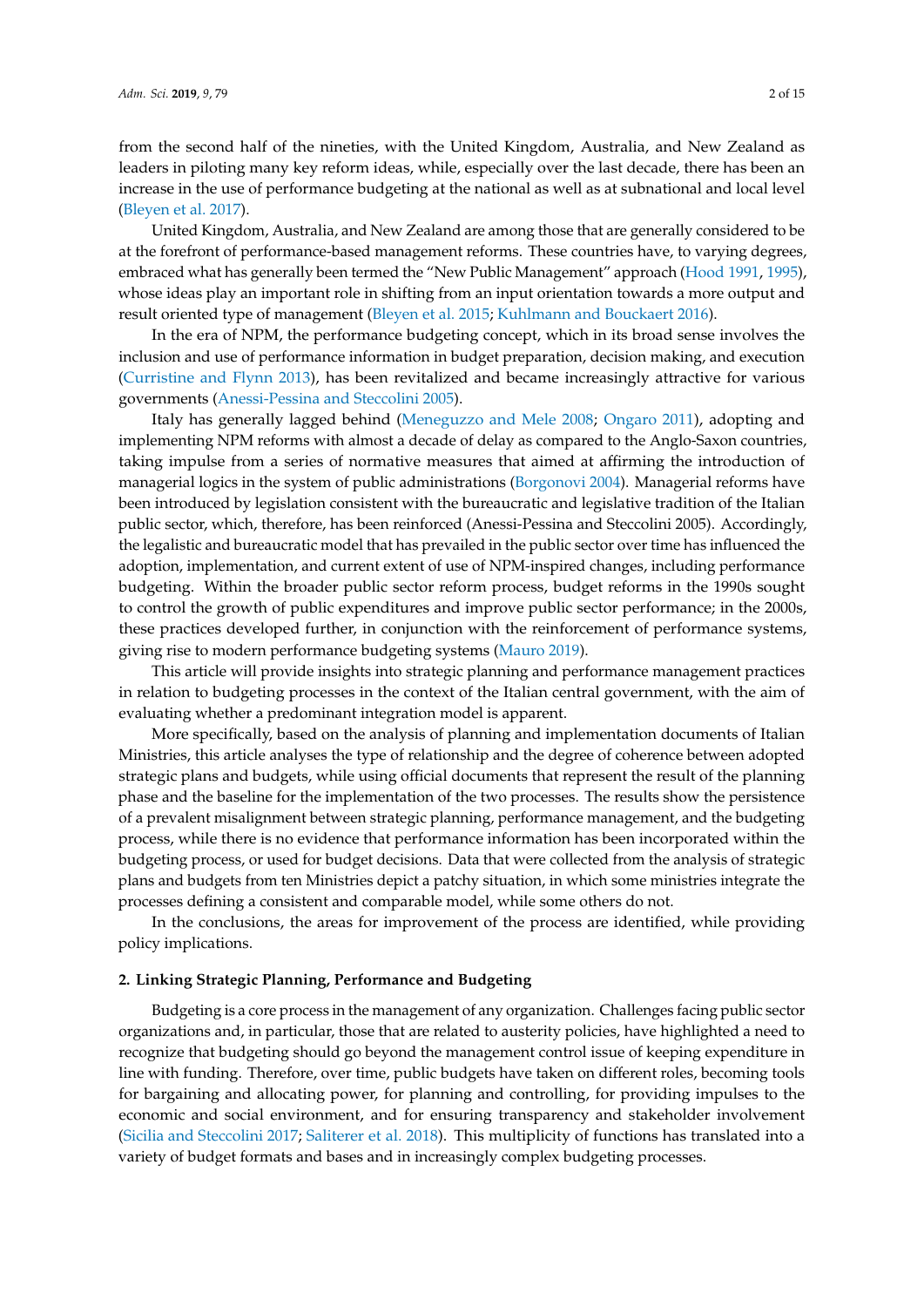A key element of a budgeting system is its relationship with strategic management—in particular, with strategic planning—and performance management. In many different settings and different ways, theorists have often noted strong links between these three themes and enhancements to the budgeting process can assist in strengthening both [\(Prowle](#page-13-3) [2014\)](#page-13-3).

## *2.1. Strategy and Performance*

As [Steiss](#page-14-5) [\(1985,](#page-14-5) p. 9) defined it, "strategic management is concerned with deciding in advance what an organization will do in the future (planning), determining who will do it and how it will be done (resource management), and monitoring and enhancing ongoing activities and operations (control and evaluation)".

Strategic planning is considered by some scholars to be the principal element, or even the cornerstone, of a strategic management system, and it is of particular importance in the budgeting process [\(Vinzant and Vinzant](#page-14-6) [1996;](#page-14-6) [Poister and Streib](#page-13-4) [1999\)](#page-13-4). Indeed, in the context of budgeting, planning involves the determination of objectives, the evaluation of alternative courses of action, and the authorization of select programs [\(Schick](#page-14-7) [1966\)](#page-14-7).

It is only recently that strategic management has received attention within the public administration literature and the field is still developing [\(Ferlie](#page-12-7) [2003;](#page-12-7) [Johanson](#page-12-8) [2009;](#page-12-8) [Hansen and Ferlie](#page-12-9) [2016\)](#page-12-9).

However, one thing that has become increasingly clear is that strategic management in the public sector has not been an isolated or stand-alone development. In part, this is apparent from the studies showing the importance of integrating strategy and performance management [\(Andrews et al.](#page-11-5) [2012;](#page-11-5) [Poister and Streib](#page-13-5) [2005;](#page-13-5) [Poister](#page-13-6) [2010\)](#page-13-6).

The strategic plan defines the performance to be measured and help to define appropriate performance indicators, while performance measurement provides the feedback that keeps the strategic plan on target.

Thus, since strategic planning looks ahead toward desired goals and performance measurement looks back at achievements, they should be tightly connected to strengthen both processes [\(Dusenbury](#page-12-10) [2000\)](#page-12-10).

Linking strategic management and performance management processes effectively, in a reciprocating relationship in which strategizing is aimed largely at defining and strengthening overall performance and performance monitoring helps to inform strategy along the way, is essential for public agencies to significantly increase their capacity to meet new and unforeseen challenges and create public value over the years [\(Poister](#page-13-6) [2010\)](#page-13-6).

Therefore, the model of integrated strategic planning and performance measurement not only improves management. Once in place, it is also the foundation for implementing results-based budgeting [\(Dusenbury](#page-12-10) [2000\)](#page-12-10).

#### *2.2. Integrating Performance into the Budgeting Process*

Performance measurement can help public officials to make budget allocations [\(Behn](#page-11-6) [2003\)](#page-11-6).

One of the enduring challenges of describing the planned linkages between performance data and the budget is terminology. Results-based (or oriented) budgeting, performance budgeting, and performance-based budgeting are some of the labels that are commonly given to the use of performance measures in the budgetary process [\(Behn](#page-11-6) [2003;](#page-11-6) [Joyce](#page-12-11) [2011\)](#page-12-11). We will refer to all of these instances as "performance budgeting".

Performance budgeting involves "procedures or mechanism intended to strengthen links between the funds provided to public sector entities and their outcomes or outputs through the use of formal performance information in resource allocation decision making" [\(Robinson and Brumby](#page-13-7) [2005,](#page-13-7) p. 5).

In theory, performance budgeting presents some major advantages. Through the use of strategic planning and performance measures, it is expected to enable government effectiveness to be assessed, to improve budgetary decision making by allocating resources based on actual performance, and to stimulate management effectiveness by providing managers with an accountability tool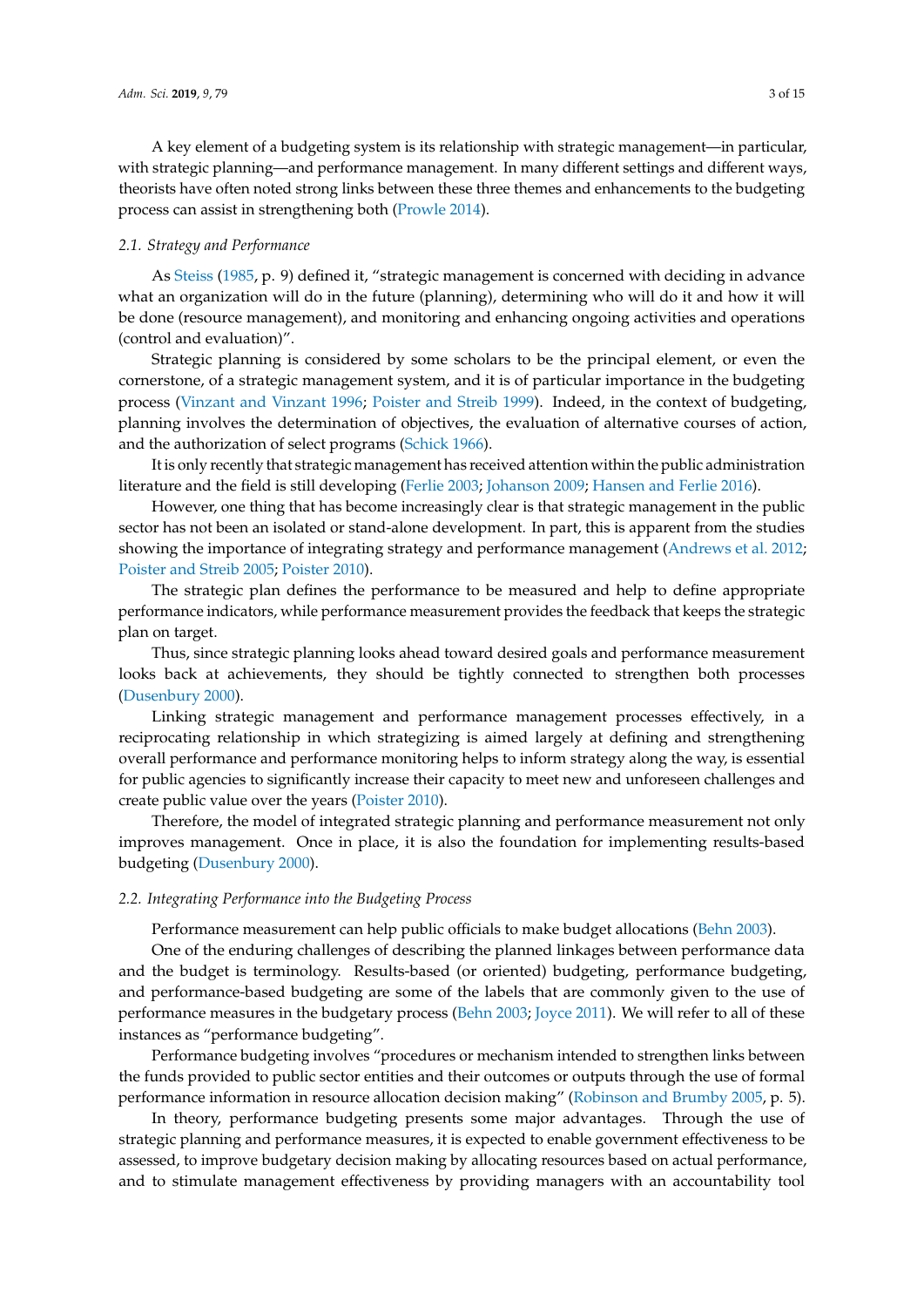[\(Rodriguez and Bijotat](#page-14-8) [2003,](#page-14-8) [Gilmour and Lewis](#page-12-12) [2006,](#page-12-12) [Nemec and Vries](#page-13-8) [2019\)](#page-13-8). In fact, while traditional budgeting shows where the money was spent, but it does not give any idea as to the results of this spending, performance budgeting, in its most advanced form, is expected to address this gap, informing all the stakeholders on what a public body is trying to achieve and ideally resulting in budget allocations that more closely reflect the relative merit of the programs [\(Gilmour and Lewis](#page-12-12) [2006;](#page-12-12) [Nemec and Vries](#page-13-8) [2019\)](#page-13-8). By its use, governments report having been most successful in advancing accountability and transparency and promoting a culture of performance [\(OECD](#page-13-9) [2017\)](#page-13-9).

However, the existing body of research highlights decades of skepticism and many failures in its long history of evolution, despite some exceptions [\(Ho](#page-12-2) [2018\)](#page-12-2). [Bleyen et al.](#page-11-1) [\(2017\)](#page-11-1) mention some of the problems encountered in implementing performance budgeting. Most governments face difficulties in providing decision makers with credible, relevant, and timely information (e.g., [Johnsen](#page-12-13) [2005;](#page-12-13) [Jackson](#page-12-14) [2011\)](#page-12-14). Even the functional use of performance information proves to be contestable (e.g., [Grossi et al.](#page-12-15) [2016;](#page-12-15) [Raudla](#page-13-10) [2012;](#page-13-10) [Taylor](#page-14-9) [2009\)](#page-14-9). Moreover, the information is used more for accountability purposes than for steering and control, and users might lack the expertise to use performance information in a proper manner [\(Taylor](#page-14-9) [2009;](#page-14-9) [Van Helden and Reichard](#page-14-10) [2016\)](#page-14-10). A varying degree of reform implementation, external pressure, or pressures to look modern, institutional arrangements, path dependencies, experience, and internal political-administrative culture are possible explanations for implementation gaps (e.g., [Di Maggio and Powell](#page-12-16) [1991;](#page-12-16) [Olsen and Peters](#page-13-11) [1996;](#page-13-11) [Christensen and Lægreid](#page-11-7) [2001\)](#page-11-7).

Performance budgeting implementation needs to be embedded in a broader performance management framework that consists of three steps: measurement, incorporation, and use of performance information [\(Bouckaert and Halligan](#page-11-8) [2008\)](#page-11-8). The measurement of performance information is the systematic collection of performance-related data; incorporating performance information in the budget process mainly refers to the manner in which the information is included in the budget and the connection that is established between performance and financial information; the use of performance information in budget practices refers to the influence of this inclusion on the budgeting procedure and especially on resource allocation [\(Demeulenaere et al.](#page-12-17) [2013\)](#page-12-17).

The OECD experience suggests that performance budgeting is more likely to flourish and be effective when it forms part of a broad-based performance management system rather than as an isolated initiative [\(OECD](#page-13-12) [2018\)](#page-13-12).

It is evident that strategic management, performance management, and budgeting are distinct but intertwined activities. The performance budget form increases the importance of strategic management, because organizations' survival, to a larger extent, now depends on their performance [\(Hansen and Ferlie](#page-12-9) [2016\)](#page-12-9).

Performance budgeting cannot begin until a system of performance measurement has been established. Performance measures are, in turn, also an integral part of strategic planning that "...looks ahead toward desired goals ... Combined, strategic planning and performance measurement ...form a circle—a continuous process of governing-for-results" [\(Dusenbury](#page-12-10) [2000,](#page-12-10) p. 1). Therefore, each process reinforces and strengthens the others [\(Rubin and Willoughby](#page-14-0) [2014\)](#page-14-0).

## **3. Models of Performance Budgeting**

The introduction of a performance focus to budgeting has proven to be a powerful idea with applications in different levels and sectors of government.

There is no unique model of performance budgeting; OECD governments have adopted different models and approaches, depending on their own national capacities, cultures, and priorities [\(Curristine et al.](#page-12-18) [2007\)](#page-12-18).

An important factor in promoting the use of performance information in budgetary decision making is the method that is used to integrate it into the budget process. Based on the framework suggested by the OECD, ways to incorporate performance measures in budgeting can be classified into three types: presentational performance budgeting, performance-informed budgeting, and direct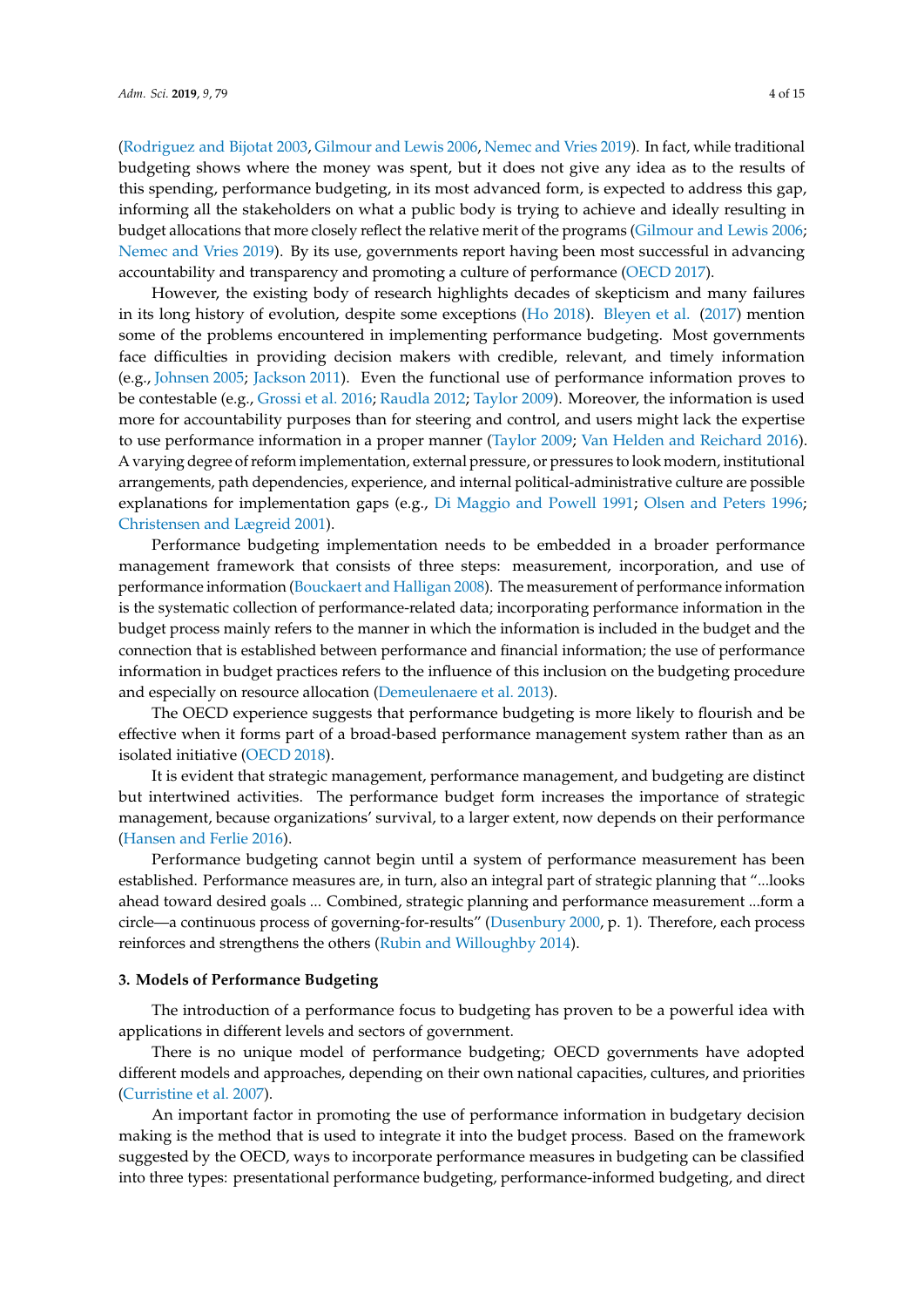performance budgeting [\(OECD](#page-13-13) [2007,](#page-13-13) [2018;](#page-13-12) [Curristine](#page-11-9) [2005;](#page-11-9) [Downes et al.](#page-12-19) [2017\)](#page-12-19) (Table [1\)](#page-5-0). Depending on the adopted approach, countries can seek to link performance information to decisions on resource allocation not at all, loosely, or tightly.

Presentational performance budgeting simply involves the addition of some performance information (performance targets or performance results) to the usual financial documents, for the purpose of increasing the transparency and accountability generated by those documents. Performance information does not play a role in decision making on allocations. This use has made the definition of performance budgeting wider and looser, shifting the focus from a model in which performance measures in budgeting are emphasized, to one that simply focuses on the reporting of performance measures in public budget documentation, or a performance budget as any budget that represents information on what agencies have done or expect to do with the money provided to them [\(Jordan and Hackbart](#page-12-20) [1999;](#page-12-20) [Schick](#page-14-11) [2003;](#page-14-11) [De Vries et al.](#page-12-21) [2019\)](#page-12-21). Recent literature shows that countries, such as Estonia [\(Raudla](#page-13-10) [2012,](#page-13-10) [2016\)](#page-13-14) and Poland [\(Postula](#page-13-15) [2013;](#page-13-15) [De Jong](#page-12-22) [2016\)](#page-12-22), display the use of this form of performance budgeting.

Performance-informed budgeting offers indirect linkages between the allocated financial resources and proposed future performance or to performance results. In this option, performance information, while not having a predefined weight in budget decisions, is important. Indeed, performance-informed budgeting is intended to have at least some impact on decisions in resource allocation, rather than merely serving as an analytical tool [\(Schick](#page-14-12) [2007\)](#page-14-12). It serves the goal of increasing the probability that information regarding the efficiency and efficacy of expenditures is taken into account [\(De Vries et al.](#page-12-21) [2019\)](#page-12-21). This has also been highlighted by [Moynihan](#page-13-16) [\(2006,](#page-13-16) [2008\)](#page-13-17), who suggests that there is and should be at least a dialogue on the performances as measured, before they can be incorporated into the budgeting process. In that dialogue and in the politics that are involved in the budgeting, performance information can be relevant. [Scott](#page-14-13) [\(2010,](#page-14-13) p. 32) adds that "what all attempts at performance budgeting have in common is the attempt to increase the influence of policy analysis, strategic decision support, and performance information in the budget system." . . . and, "It should also be remembered that while better budget systems can promote better decisions by politicians . . . Good budget systems do not lead by themselves to strong fiscal stances and optimal final outcomes. At the end of the day, sound policy decisions make the difference, and mastering both the technical and political side of the equation is paramount". This is the prevalent approach towards performance budgeting in countries, such as Australia, France, the Netherlands, and United States (U.S.) [\(Moynihan and Beazley](#page-13-18) [2016\)](#page-13-18).

Finally, in direct performance budgeting (or performance-based budgeting) performance information is provided with the financial information, and there is the expectation that performance, relative to previously stated objectives, will have direct consequences for budget allocations. This approach is used in a limited number of OECD countries and only in specific sectors. Examples include formula-based funding and voucher systems in education and health services, e.g., payments for primary care (the United Kingdom, New Zealand, Chile, and many others), hospital funding based on outputs and per-student funding for schools, vocational institutions, and universities in many countries (e.g., technical schools and universities in Denmark and Finland, higher education in Hungary) [\(Scott](#page-14-13) [2010\)](#page-14-13).

More recently, a fourth broad category has been identified, managerial performance budgeting, whereby performance information is generated and used for internal managerial purposes and organizational/managerial accountability, with a lesser focus upon the linkages with budget allocations [\(Downes et al.](#page-12-19) [2017\)](#page-12-19).

Evidence from OECD countries confirms that performance budgeting practices tend to fall into the first and the second categories, even if it shows slightly different results when compared to findings in literature. More specifically, in a 2018 OECD Survey on performance budgeting approaches, 10 countries (Australia, Belgium, Germany, Denmark, Spain, Italy, Poland, Slovakia, Slovenia, and Turkey) report having adopted the presentational approach, 12 countries (Sweden, New Zealand, Netherlands, South Korea, Japan, Ireland, Hungary, France, Czech Republic, Chile, Switzerland, and Austria) the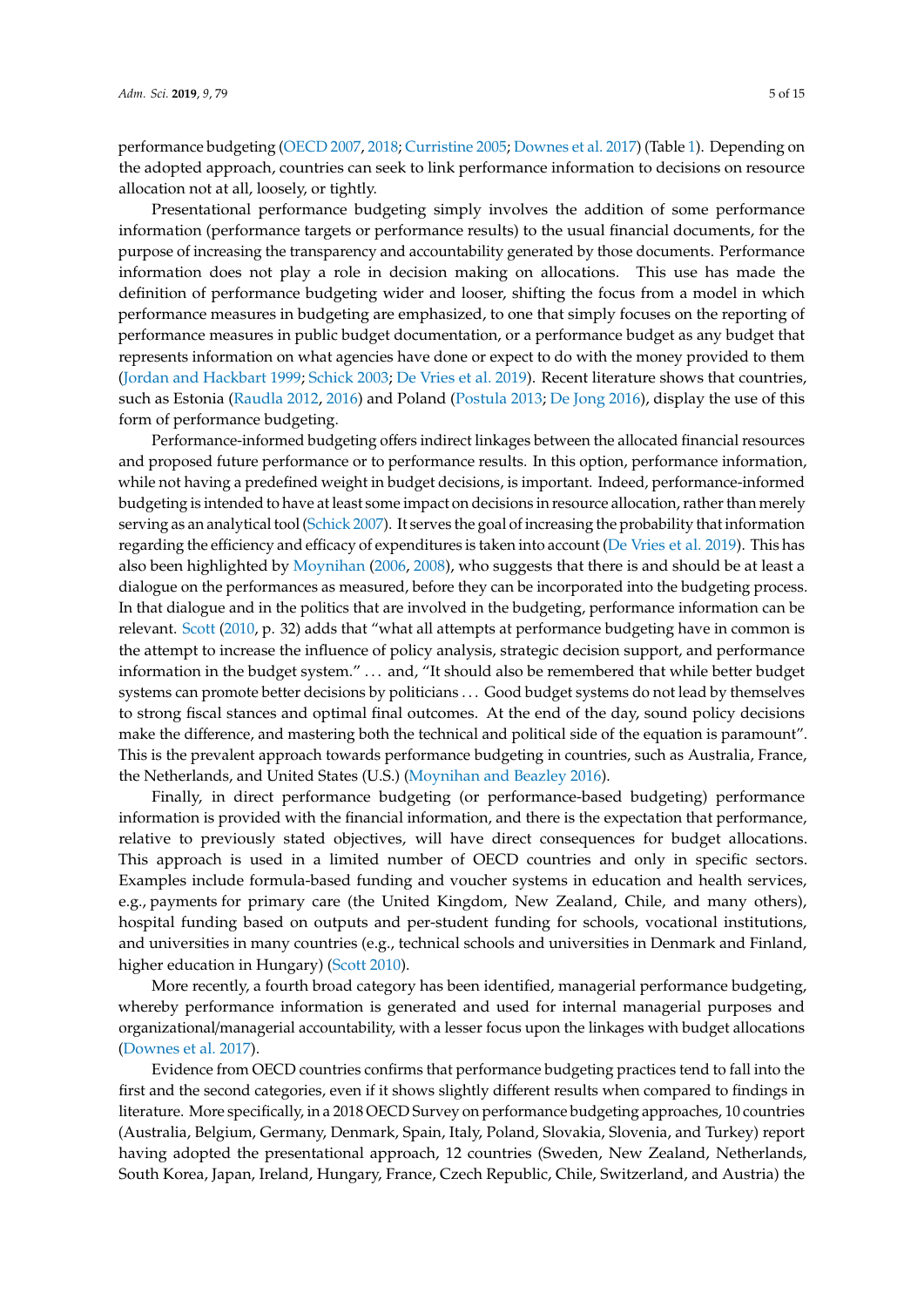performance-informed approach, and eight countries (Canada, Estonia, Finland, Great Britain, Iceland, Latvia, Mexico, and Norway) managerial performance approach. No OECD country identifies itself as a practicing direct performance budgeting, which reflects the difficulty of making direct links between performance and the level of resources provided. Greece, Luxembourg, and Portugal do not have a Performance Budgeting Framework in place [\(OECD](#page-13-12) [2018\)](#page-13-12).

<span id="page-5-0"></span>

| <b>Type</b>                                                  | Linkage between<br><b>Performance Information</b><br>and Funding | <b>Planned or Actual Performance</b>              | Main Purpose in the<br><b>Budget Process</b> |  |
|--------------------------------------------------------------|------------------------------------------------------------------|---------------------------------------------------|----------------------------------------------|--|
| Presentational                                               | No link                                                          | Performance targets and/or<br>performance results | Accountability                               |  |
| Performance-informed<br>budgeting                            | Loose/indirect link                                              | Performance targets and/or<br>performance results | Planning and/or<br>accountability            |  |
| Direct/formula<br>Tight/direct link<br>performance budgeting |                                                                  | Performance results                               | Resource allocation and<br>accountability    |  |
| $C = C \sqrt{C} \sqrt{C}$                                    |                                                                  |                                                   |                                              |  |

| Table 1. Performance budgeting models. |  |
|----------------------------------------|--|
|----------------------------------------|--|

Source: [OECD](#page-13-13) [\(2007\)](#page-13-13).

This framework is very helpful in understanding performance budgeting practices, especially when one tries to provide a more in-depth look to different countries' contexts and it has been frequently used in literature (see, for example, [Moynihan and Beazley](#page-13-18) [2016;](#page-13-18) [De Vries et al.](#page-12-21) [2019\)](#page-12-21). Thus, within this framework, the model that best fits the Italian case will be identified and analyzed.

## **4. Research Aims and Methodology**

The primary aim of this article is to analyze the dynamics of strategic planning and performance management practices according to budgeting processes in the context of the Italian central government, evaluating whether a predominant model is apparent and then contrasting it with those in use in other Countries. We conduct a qualitative documental analysis comparing ten of the thirteen Italian Ministries in order to answer this research question. The reason why we exclude three Ministries is related to the availability, at the starting date of the research, of the essential documentation needed to conduct the analysis. Additionally, not included in the study are Ministries "without portfolio" that do not prepare a budget and do not have at their disposal a fully structured organizational body [\(Cepiku et al.](#page-11-10) [2012\)](#page-11-10). Our final sample includes the Ministries that are listed in Table [2.](#page-5-1)

**Table 2.** Italian Ministries part of the analysis and Acronyms.

<span id="page-5-1"></span>

| <b>Ministries</b>                                            | Acronym      |
|--------------------------------------------------------------|--------------|
| 1. Ministry of Health                                        | <b>MS</b>    |
| 2. Ministry of Labor and Social Policy                       | MLPS         |
| 3. Ministry of Public Education, Universities and Research   | <b>MIUR</b>  |
| 4. Ministry of Foreign Affairs and International Cooperation | <b>MAECI</b> |
| 5. Ministry of Interior                                      | МI           |
| 6. Ministry of Defense                                       | MD           |
| 7. Ministry of Economic Development                          | <b>MISE</b>  |
| 8. Ministry of Infrastructure and Transport                  | MIT          |
| 9. Ministry of Cultural Heritage and Activities              | MIBAC        |
| 10. Ministry of Justice                                      | МG           |

Performance budgeting appears as the result of the coordination of two cycles: the performance cycle and the budgeting process [\(Bianchi and Xavier](#page-11-11) [2017\)](#page-11-11). All of the Ministries are obliged by law to formulate the own preliminary budget before the end of September (year n-1). The formalization of the budget by the Parliament represents for each Ministry the starting point for designing the strategic document, which has to be concluded before the end of January. Usually, not all Ministries are successful in respecting these publication deadlines.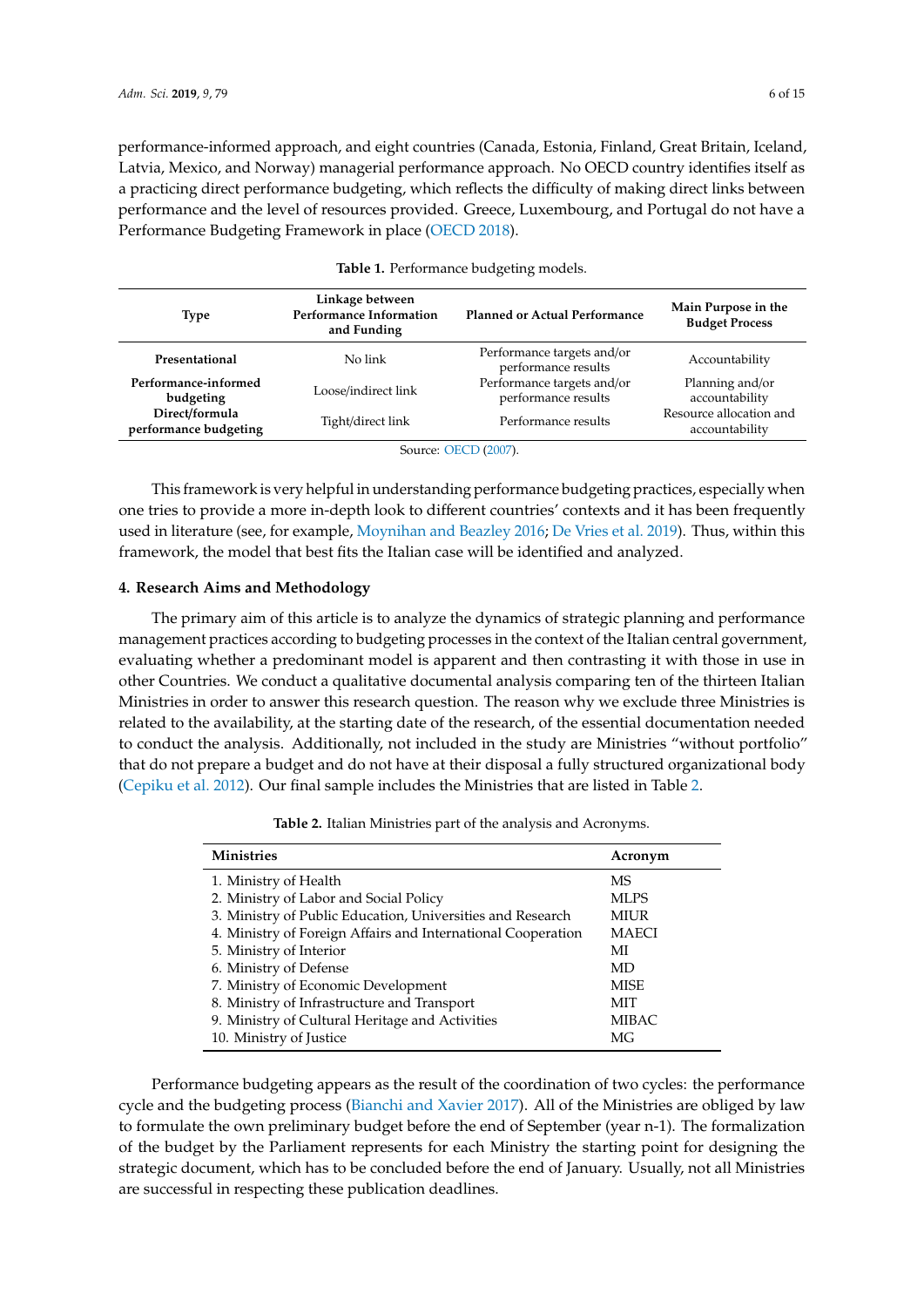Italian central government performance management systems were the subject of reform in 2009 (law no. 15/2009 and decree no. 150/2009) and 2017 (law no 124/2015 and decree no. 74/2017). Italian Ministries are expected to manage their "performance cycle" by planning, implementing, measuring, and assessing the performance at both the individual and organizational levels, while using performance information to enhance public services and foster the overall performance of public administrations [\(Cepiku et al.](#page-11-12) [2017;](#page-11-12) [Mauro](#page-13-2) [2019\)](#page-13-2). Yearly (before the end of January), each Italian Ministry has to formulate and publish a "performance plan", consisting of the strategic planning for the following three years. The performance plan is a three-year strategic document that has the primary aim to identify the performance indicators and targets for each objective, set according to the policies defined by the Minister [\(Mauro](#page-13-2) [2019\)](#page-13-2). Following the guidelines that were provided by the Italian government (published in 2017 by the Italian Department of Public Administration), they normally include the mission and vision of the Ministry, giving an overview of the internal and external context and relevant stakeholders, and establishing organizational and individual performance objectives with related indicators.

We also take into account Ministries' "Integrative Notes" in order to examine the relationship between performance management practices and budgeting processes. An Integrative Note is the three-year budget document that each Ministry has to prepare yearly and it is attached to the national budget estimates. Each year, starting from the national budget draft Law, Ministries are called to formulate a preliminary version of their Integrative Notes. After the national budget Law approval by the Parliament (December), each Integrative Note is updated. Our interest addresses these final versions of the Integrative Notes. During the last decades, the structure of the budget was changed to increase the connection between resource allocation and performance information [\(Mauro](#page-13-2) [2019\)](#page-13-2). As opposed to the performance plans, which are shorter and easy-readable documents, budgets are still intricate and not easy to read, with numerous expenditure items. The reform that was introduced by the Ministry of Economy and Finance (law no. 196/2009) classifies budgets into missions and programs. This classification aims at improving allocative and operative efficiency and increases the knowledge of the public spending goals improving transparency and accountability. A mission indicates the ultimate purpose for which resources are allocated and it usually includes several programs, which are homogenous groups of activities by which a mission can be achieved. While different administrative units could share the achievement of a mission purpose, only one could be responsible for each program. The Integrative Notes indicate, within each program, the objectives to be reached, with related indicators and targets, and the resources allocated to each objective in order to underline the link between strategy and budget. Importantly, such objectives are not necessarily correspondent to the ones that are stated in Performance Plans. Furthermore, in 2017, a reform introduced one more level of disaggregation in the State budget, named "action". Actions break down the total sum allocated to a single programme into one to four units, which are the object of parliamentary approval.

We decided to analyze the degree of integration between budget documents published before January 2019, which provide the budget for the following three years (from 2019 to 2021), and the related performance plans (2019–2021) that had to be published before January 2019. We limit our analysis to what is provided for the first year of the planning. We create an individual dataset for each Ministry in order to understand the potential prevalence of one or more model of integration between strategic and budgeting processes.

The objectives and related indicators are our unit of analysis for both Performance Plans and Integrative Notes. Despite the distinctive aim of the documents, we expect Performance Objectives (POs) and Budget Objectives (BOs) to be connected following unique or different integration models. As mentioned above regarding Performance Plans, each PO could be associated with more than one administrative unit, because performance plans aim to design the performance of the Ministry as-a-whole, although this is not a formal requirement. On the opposite, within Integrative Notes, each BO must be associated with one specific program and consequently one administrative unit of the Ministry.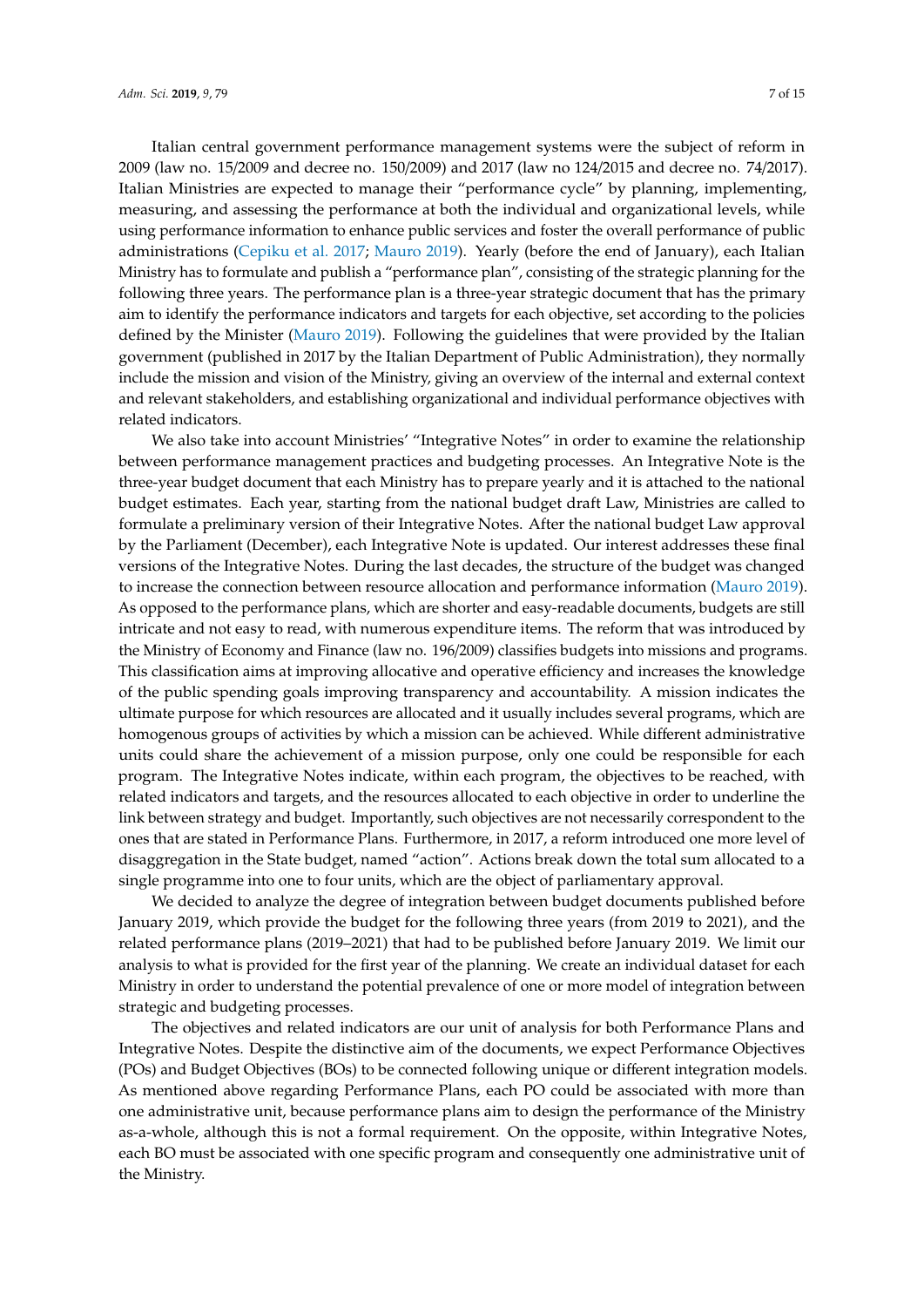First of all, for each of the ten Ministries, we create an individual dataset in which we record information from both the Performance Plan and the Integrative Note, limiting the collection to the first year of planning. Respectively, the documents give dissimilar information. On the one hand, as regards the Performance Plan, we record all of the performance objectives (POs) and related policy priorities (if mentioned), indicators, and administrative units involved in the achievement of the objective. On the other hand, regarding the Integrative Note, we collect all of the budget objectives (BOs) and related policy priorities (if mentioned) and indicators, the program, the administrative unit responsible for the achievement of the objective, and finally the needed actions to achieve the planned results. Once we have collected all the objectives from both the documents, in order to understand if and how the provisions of the Integrative Note influenced the Performance Plan, link each PO to one or more BOs according to the following criteria:

- the potential conformity in the formulation of the objectives;
- the affiliation to the same administrative unit;
- the affiliation to the same policy priorities, if mentioned; and,
- the analysis of indicators, in terms of description and measurement tools.

To be sure of the identified connections between POs and BOs, for each Ministry, we decided to run two independent rounds of assessment. Starting from each PO, we try to identify the link (if present) with one or more POs. Each round also consists of a binary evaluation (yes or no) of the quality of the objectives, assessing whether the objectives are formulated according to SMART categories, which are also required by the Italian law on performance. The Italian reform on public performance management (2009) stated that objectives must be:

- relevant concerning societal needs, the institutional mission, policy priorities, and organizational strategies;
- specific and measurable;
- improvement-oriented;
- related to the annual time-frame;
- compared or comparable with national and international standards;
- defined based on previous results; and,
- closely related to proper human, instrumental and financial resources (in terms of quality and quantity);

After the conclusion of the assessment phase, we categorize four modes of integration between POs and BOs, examining the logic of integration used by each Ministry, and considering the degree of alignment between strategic planning and budgeting, and which models. Within the next section, we provide quantitative and qualitative insights to offer an overview of the state of the art.

At the end of the two rounds of evaluation, contrasting the findings with the literature review on performance budgeting, we discuss possible areas for improvement of the process, along with potential policy implications.

# **5. Findings**

We have collected a total of 178 POs from Performance Plans and 248 BOs from Integrative Notes. Concerning the quality assessment, only 46% of the POs were assessed as good quality objectives in relation to SMART features. As regards to BOs from Integrative Notes, only 46% of the objectives were positively assessed. Table [3](#page-8-0) shows the quality assessment of each Ministry objectives, both from performance plans and integrative notes.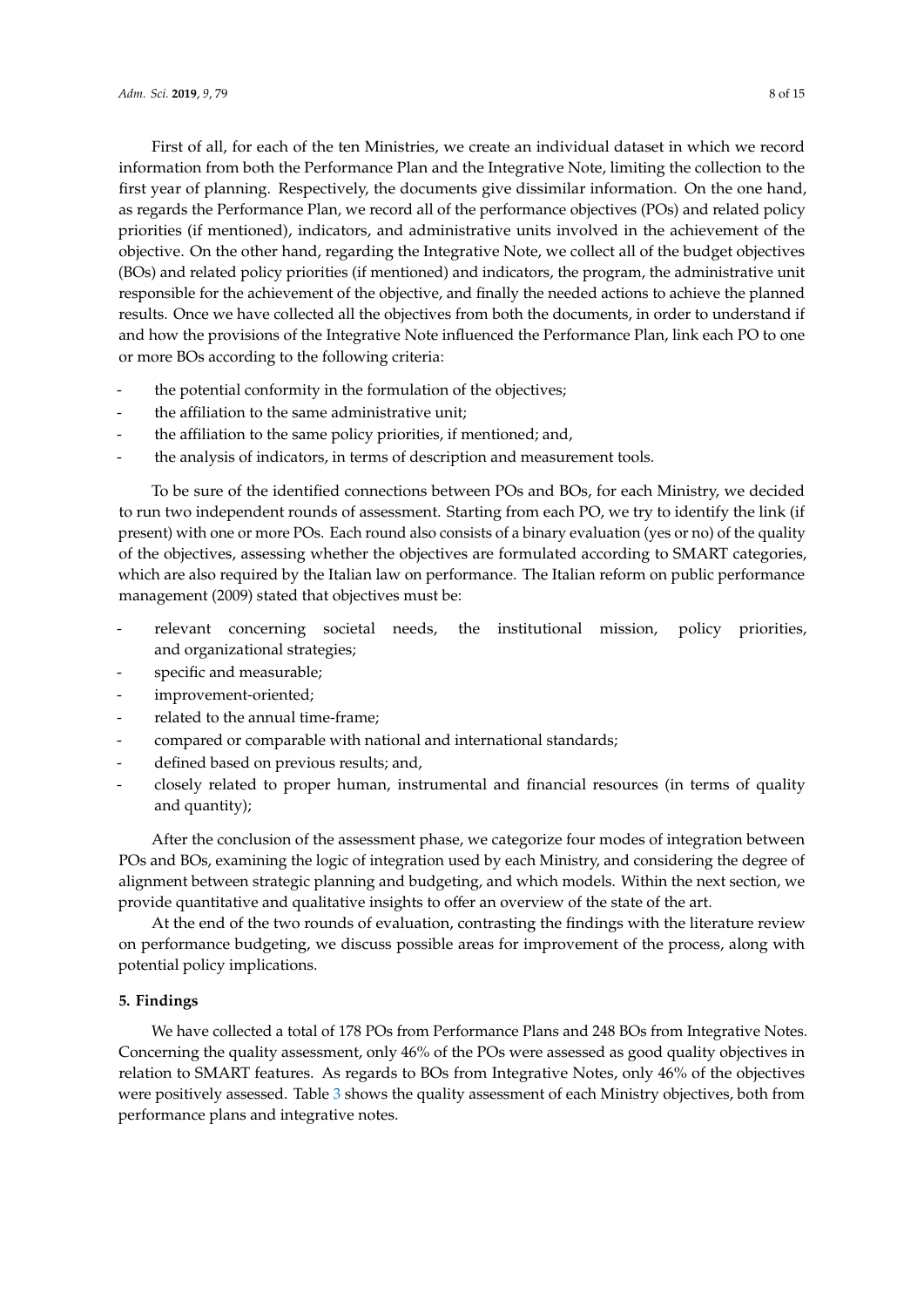| Ministry     | Performance Plan |                            | <b>Integrative Note</b> |                            |  |
|--------------|------------------|----------------------------|-------------------------|----------------------------|--|
|              | No. Objectives   | <b>Positive Assessment</b> | No. Objectives          | <b>Positive Assessment</b> |  |
| <b>MIBAC</b> | 7                | 100%                       | 30                      | 60%                        |  |
| <b>MAECI</b> | 26               | 58%                        | 26                      | 58%                        |  |
| <b>MLPS</b>  | 7                | 29%                        | 18                      | 17%                        |  |
| <b>MIUR</b>  | 28               | $7\%$                      | 29                      | 41%                        |  |
| <b>MIT</b>   | 9                | 44%                        | 28                      | 43%                        |  |
| <b>MISE</b>  | 23               | 65%                        | 25                      | 56%                        |  |
| <b>MS</b>    | 20               | 30%                        | 23                      | 61%                        |  |
| МI           | 30               | 53%                        | 37                      | 51%                        |  |
| МG           | 15               | 50%                        | 18                      | 56%                        |  |
| MD           | 14               | 21%                        | 14                      | 21%                        |  |
| Tot.         | 178              | 46%                        | 248                     | 46%                        |  |

<span id="page-8-0"></span>**Table 3.** Quality assessment (based on normative and SMART criteria) of objectives included in Performance Plans and Integrative Notes.

The quality assessment process has provided some interesting insights. We can underline that approximately half of the objectives that were included in performance plans and integrative notes are not well formulated according to normative indications and the SMART framework. First of all, objectives that were negatively assessed often lack in terms of specificness concerning both the needs to be addressed and the broader strategy of the Ministry (mission, and policy priorities). Secondly, the negative assessment is also the result of a formulation that describes processes or activities, rather than an expected improvement.

Furthermore, by looking at the performance indicators that are related to the objectives, it is apparent that most of these are output-related indicators. Despite the irrefutable complexity in defining outcome-related performance indicators, this trend represents a significant weakness for Italian Ministries, because it does not foster the effective monitoring of outcome achievement along time. Insights from the quality assessment process confirm that a compliance-oriented attitude still prevails within the Ministries regarding the strategic planning, performance, and budgeting processes [\(Cepiku et al.](#page-11-10) [2012\)](#page-11-10).

As mentioned above, we chose to use objectives (POs and BOs) as our unit of analysis in estimating the degree of integration between Performance Plans and Integrative Notes of any Ministry. We found that is possible to categorize four types of integration:

- 1. Type 1: *one PO is corresponding to one BO the two objectives share the same formulation and there is not a hierarchical relationship between them*;
- 2. Type 2: *one PO is included in a wider BO it means that only a part of the BO concerns the PO*;
- 3. Type 3: *one PO is divided into two or more BOs it means that each BO represents a part of the broader PO*; and,
- 4. Type 4: *one PO is not related with any of the BOs included in the Integrative Notes*.

Within the four categories, Type 1 is the most direct and 'natural' system for integrating the two documents, even if it entails the risk of not considering the different role of the two documents; as mentioned, POs should represent overarching performance objectives, while BOs are linked to a single administrative unit. Type 3, for instance, introduces a hierarchy in which the PO drives an aggregation of several BOs. If we consider the specificities of the Performance Plan, in which objectives should represent higher, Ministry-wide strategic priorities, Type 3 could represent a viable option for integrated representation. On the other hand, Type 2 could allow for parts of the POs not to be represented in the wider formulation of the BOs—or, inducing an approach in which the financial management cycle is driving priority setting.

Table [4](#page-9-0) shows, for each Ministry, the number of POs featuring each type of integration. For example, the Ministry of Public Education, Universities, and Research (MIUR) has: six POs corresponding to six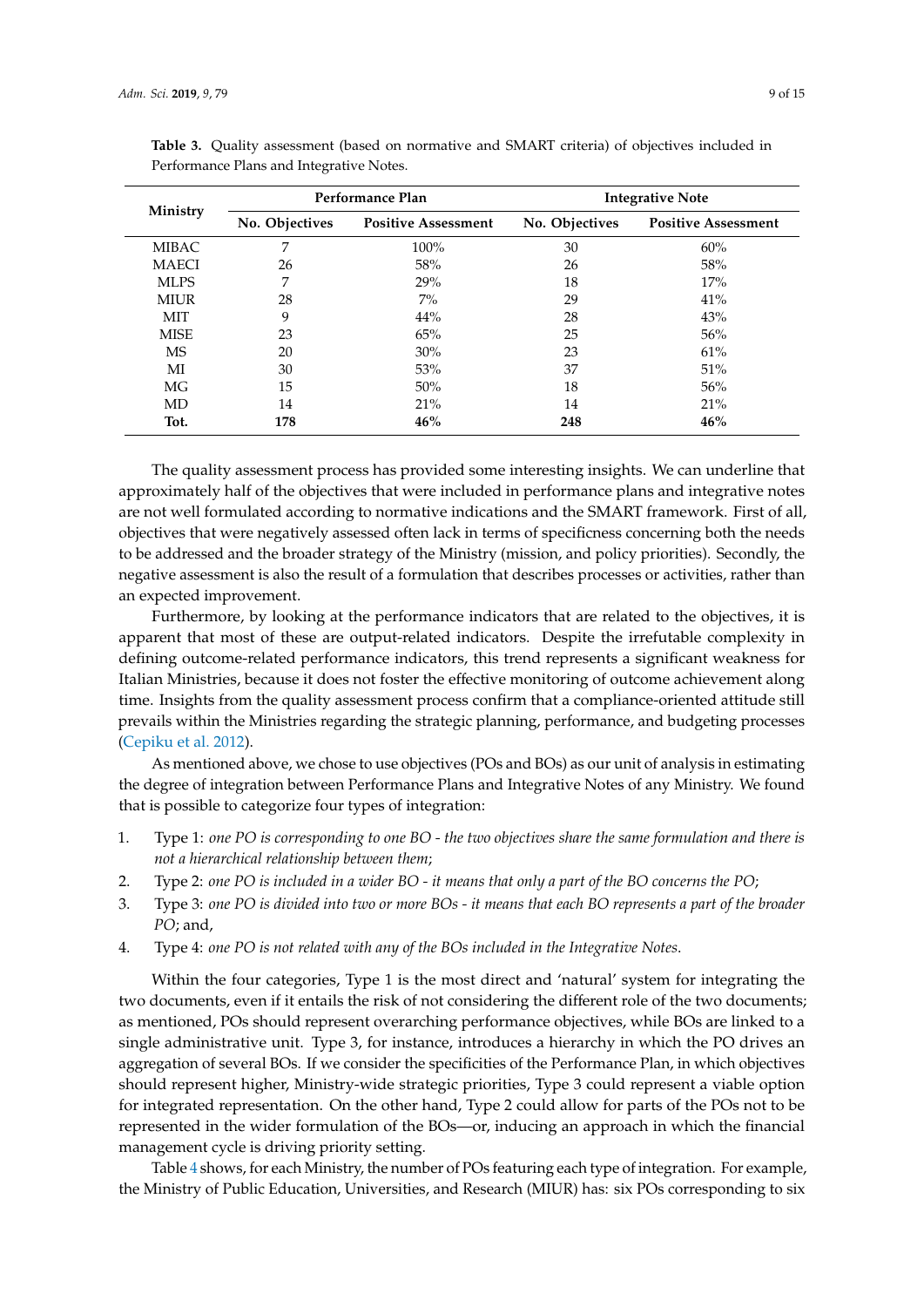<span id="page-9-0"></span>BOs (Type 1); 15 POs that are included in a number of much general BOs; one PO that is divided into two or more BOs (Type 3); and finally, six POs that do not display any connection with any of the BOs.

| Ministry     | No. POs | Type 1 | Type 2 | Type 3 | Type 4 |
|--------------|---------|--------|--------|--------|--------|
| <b>MIBAC</b> |         |        |        | 6      |        |
| <b>MAECI</b> | 26      | 26     |        |        |        |
| <b>MLPS</b>  |         | 3      |        | 3      |        |
| <b>MIUR</b>  | 28      | 6      | 15     |        |        |
| <b>MIT</b>   | 9       |        |        |        |        |
| <b>MISE</b>  | 23      | 23     |        |        |        |
| MS           | 20      | 5      | 10     | 5      |        |
| MI           | 30      | 30     |        |        |        |
| <b>MG</b>    | 15      | 15     |        |        |        |
| MD           | 14      | 14     |        |        |        |

**Table 4.** Number of Performance Objectives (POs) per type of integration.

Table [5](#page-9-1) indicates the prevailing type of integration for each Ministry of our sample. It seems that the dominant type of integration is the one in which each POs is corresponding to only one BO. In this case, we can find perfect symmetry between the Performance Plan and the Integrative Note. It is relevant to point out that every Ministry has adopted an integration model (we do not find any corresponding to type 4). However, in some cases, we can find more than one model used by the same Ministry, such as the Ministry of Public Education, Universities, and Research or the Ministry of Health.

**Table 5.** Prevailing type of integration for each Ministry.

<span id="page-9-1"></span>

|              | Type 1 | Type 2        | Type 3 | Type 4 |
|--------------|--------|---------------|--------|--------|
| <b>MIBAC</b> |        |               | X      |        |
| <b>MAECI</b> | X      |               |        |        |
| <b>MLPS</b>  | X      |               | X      |        |
| <b>MIUR</b>  |        | X             |        |        |
| <b>MIT</b>   |        |               | X      |        |
| <b>MISE</b>  | X      |               |        |        |
| MS           |        | X             |        |        |
| МI           | X      |               |        |        |
| MG           | X      |               |        |        |
| MD           | X      |               |        |        |
| Tot.         | 6      | $\mathcal{P}$ | 3      |        |

### **6. Discussion and Conclusions**

Although a budget setting process should be informed and influenced by the strategic priorities of the organization, this is not always done adequately and the budget-setting process is often effectively disconnected from the strategy [\(Prowle](#page-13-3) [2014\)](#page-13-3).

Performance budgeting would offer Italian administrations the opportunity to promote consistency and reconciliation between budget allocation and policy priorities. A system that integrates strategic management and performance budgeting makes the purposes of spending clearer and provides information to guide ministries in making resource allocation decisions that are based on evidence of what works, as well as tools to make ministries more accountable for efficient and effective use of public resources. Moreover, such a system offers citizens and civil society organizations the prospect of greater transparency and accountability about the purposes and results of public spending, constitutes a tool for supporting citizens in making informed choices, and, by opening up the 'black box' of the budget, strengthens the basis for direct citizen engagement in the budget process.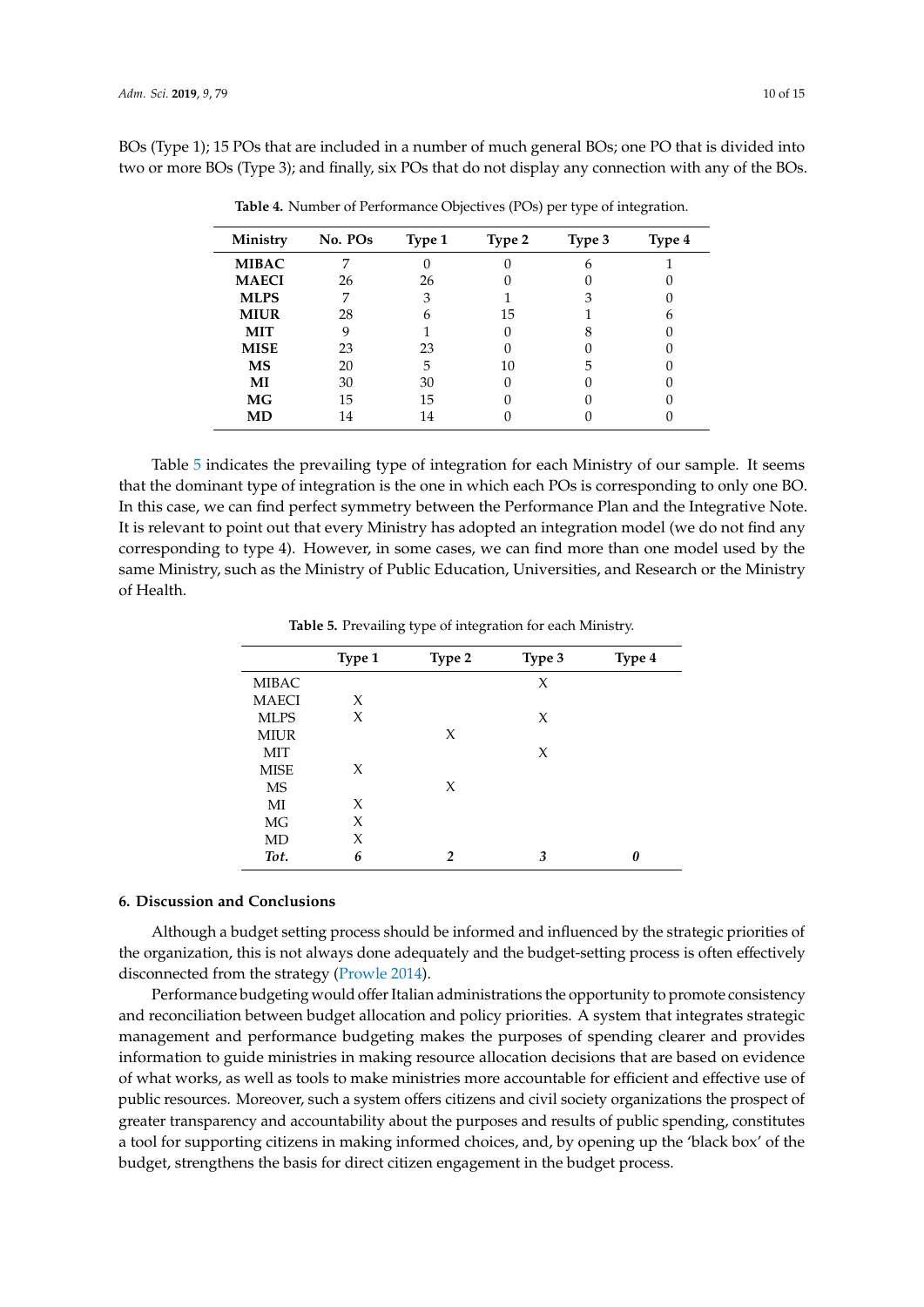While Italy has been classified as featuring a "presentational" model of performance budgeting by [OECD](#page-13-12) [\(2018\)](#page-13-12), multiple reform rounds have promoted the implementation of a closer link within the production of performance data and budgeting decisions in recent years, with a shift towards a performance-informed budgeting approach [\(De Vries et al.](#page-12-21) [2019\)](#page-12-21). This has proven arduous both in terms of process and of results. The performance management cycle has seen several adjustments since the original 2009 reform, which first introduced an organic framework: most notably, the re-centralization of the body overseeing the process—from the ad-hoc, independent CIVIT commission, back to the Department of Public Administration. In 2017, the Department issued operational guidelines calling for, among other themes, the introduction of more realistic objectives and indicators, and for a closer link of performance information use in the budgeting cycle. Still, the latter governance issue has been steadily in control of the Ministry of Economics and Finance (MEF), which steers the process and standards behind the composition of budget and of objectives that are related to public expenditure.

Such a definite duality in the governance of the two cycles is likely among the causes of a heterogeneous picture. Even in the context of a presentational model, where no use of performance information for budgeting decisions is apparent, our findings point toward a substantial incoherence of how performance information is presented within the two cycles. The first reason for this is related to the quality of objectives and indicators, as presented in Table [3.](#page-8-0) Even if these results display a departure from the weaker data of the beginnings of the reform process [\(Cepiku et al.](#page-11-10) [2012\)](#page-11-10), they still signal a long way to go in terms of capacity building with regard to strategic planning and performance measurement. Arguably, the capability for sound formulation and sense-making when establishing targets and indicators is a key prerequisite for integrating the two cycles.

Furthermore, and most importantly for the objectives of our study, confusion is still evident on the specific role of objectives that were formulated within the two documents. While POs (with oversight by the Dept. of Public Administration) should be aimed at capturing the ability of a Ministry to address fundamental policy issues and generate valuable outcomes, BOs (controlled by the MEF) are introduced as a way to signify the results that were achieved by means of public expenditure [\(MEF](#page-13-19) [Ministry of Economy and Finance\)](#page-13-19). While the two concepts obviously overlap, little guidance has so far been provided as to the existence of a logical or operational hierarchy between the two, or to the means of their integration. This situation is crystallized in our findings, where up to four different modes of integration between performance and budgeting objectives are actually in place. While Type-1 (full correspondence, or same formulation) is the more diffused, in use among six Ministries, the remaining five show an extensive use of a system in which either the budget objective is hierarchically overarching a number of performance objectives, or the other way round. In most of these cases, not all of the priorities and activities encompassed by either objective are fully represented in the other cycle, which makes it impossible to fully reconstruct the relation between performance measures and financial resources. As mentioned in the Findings, only three Ministries currently display a framework in which strategic objectives within the Performance Plans actually drive the definition of budget objectives. Still, the adoption of such a model does not seem to have a correlation with the quality in the formulation of such objectives (see Table [3\)](#page-8-0).

Our study features some limitations, which could be addressed by further research on the topic. First, consistent with its explorative nature, it is only based on documental analysis. This entailed being able to only include in the analysis, the planning, and implementation stages of the strategic planning and budgeting processes. Further research could address the monitoring and use of performance information with regards to budgeting decisions. Since data on the incorporation and use of the information among the two processes are not officially disclosed, such analyses could then be carried out by also including primary qualitative data, such as interviews and case studies. Secondly, the analysis did not take into systematic consideration indicators that are associated with objectives in the performance plans and in the budget. Along with the formulation of objectives, indicators employed could also represent a measure of similarity or dissimilarity between the two documents. This aspect could be the focus of a further stage of this research.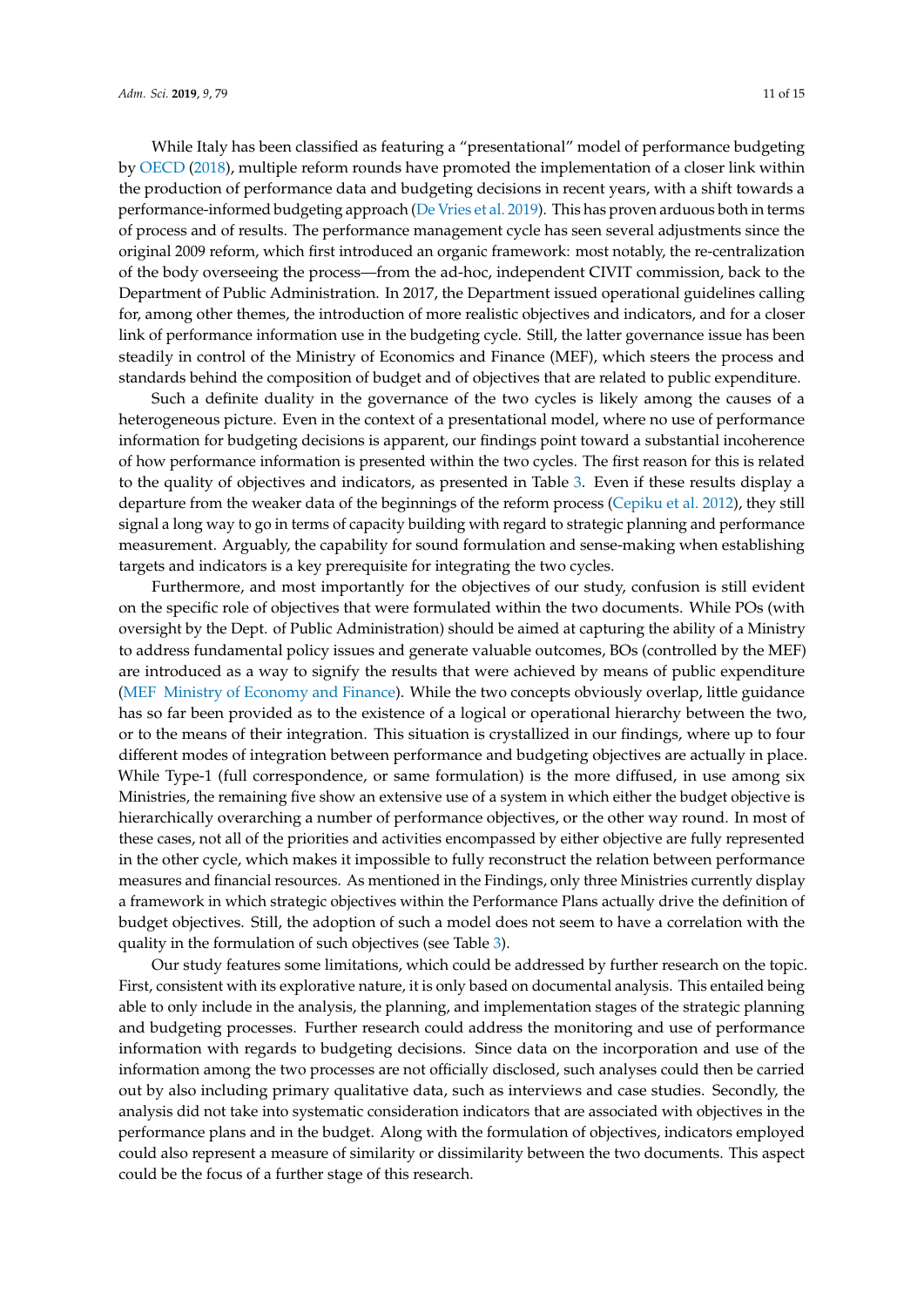It has been duly noted how the reform of performance budgeting in Italy should overcome the duality of its design, addressing the challenges that are linked to both performance management and budgeting procedures [\(Mauro](#page-13-2) [2019\)](#page-13-2). This entails a dialogue between entities with oversight over the process, along with providing clear and purposeful guidelines to administrations that are involved. Other studies [\(Bianchi and Xavier](#page-11-11) [2017;](#page-11-11) [Rebora et al.](#page-13-20) [2017\)](#page-13-20) have also listed a rigid, top-down bureaucratic culture among the reasons for the limited diffusion of actual performance budgeting in the Italian context. Our study points towards the importance of establishing clear and shared principles for processes and information flows in order for these to ensure accountability, before opening up to the possibility of customized and more refined approaches to performance-informed budgeting.

**Author Contributions:** The authors contributed equally to this work.

**Funding:** The data collection and elaboration in this article were part of a larger research project funded by the Italian Department of Public Administration.

**Conflicts of Interest:** The authors declare no conflict of interest. The funders had no role in the design of the study; in the collection, analyses, or interpretation of data; in the writing of the manuscript, or in the decision to publish the results.

#### **References**

- <span id="page-11-5"></span>Andrews, Rhys, George A. Boyne, Jennifer Law, and Richard M. Walker. 2012. *Strategic Management and Public Service Performance*. Basingstoke: Palgrave Macmillan.
- <span id="page-11-3"></span>Anessi-Pessina, Eugenio, and Ileana Steccolini. 2005. Evolutions and Limits of New Public Management—Inspired Budgeting Practices in Italian Local Governments. *Public Budgeting & Finance* 25: 1–14.
- <span id="page-11-0"></span>Anessi-Pessina, Eugenio, Carmela Barbera, Maria Francesca Sicilia, and Ileana Steccolini. 2016. Public sector budgeting: A European review of accounting and public management journals. *Accounting, Auditing & Accountability Journal* 29: 491–519.
- <span id="page-11-6"></span>Behn, Robert D. 2003. Why Measure Performance? Different Purposes Require Different Measures. *Public Administration Review* 63: 586–606. [\[CrossRef\]](http://dx.doi.org/10.1111/1540-6210.00322)
- <span id="page-11-11"></span>Bianchi, Carmine, and John Antony Xavier. 2017. The Design and Execution of Performance Management Systems at State Level: A Comparative Analysis of Italy and Malaysia. *International Journal of Public Administration* 40: 744–55. [\[CrossRef\]](http://dx.doi.org/10.1080/01900692.2016.1191034)
- <span id="page-11-2"></span>Bleyen, Pieter, Stijn Lombaert, and Geert Bouckaert. 2015. Measurement, Incorporation and Use of Performance Information in the Budget, A Methodological Survey Approach to Map Performance Budgeting Practices in Local Government. *Society and Economy* 37: 331–55.
- <span id="page-11-1"></span>Bleyen, Pieter, Daniel Klimovský, Geert Bouckaert, and Christoph Reichard. 2017. Linking budgeting to results? Evidence about performance budgets in European municipalities based on a comparative analytical model. *Public Management Review* 19: 932–53. [\[CrossRef\]](http://dx.doi.org/10.1080/14719037.2016.1243837)
- <span id="page-11-4"></span>Borgonovi, Elio. 2004. Ripensare le amministrazioni pubbliche. Milan: Egea. Available online: https://[www.ibs.it](https://www.ibs.it/ripensare-amministrazioni-pubbliche-tendenze-evolutive-libro-elio-borgonovi/e/9788823840836)/ [ripensare-amministrazioni-pubbliche-tendenze-evolutive-libro-elio-borgonovi](https://www.ibs.it/ripensare-amministrazioni-pubbliche-tendenze-evolutive-libro-elio-borgonovi/e/9788823840836)/e/9788823840836 (accessed on 14 August 2019).
- <span id="page-11-8"></span>Bouckaert, Geert, and John Halligan. 2008. *Managing Performance: International Comparisons*. London: Routledge.
- <span id="page-11-10"></span>Cepiku, Denita, Andrea Bonomi Savignon, and Luigi Corvo. 2012. Strategic management in Italian ministries: An empirical assessment of gains from and gaps in reforms. In *Reforming the Public Sector: How to Achieve Better Transparency, Service, and Leadership*. Edited by Giovanni Tria and Giovanni Valotti. Washington: Brookings Institution Press, pp. 194–218.
- <span id="page-11-12"></span>Cepiku, Denita, Alessandro Hinna, Danila Scarozza, and Andrea Bonomi Savignon. 2017. Performance Information Use in Public Administration: An Exploratory Study of Determinants and Effects. *Journal of Management & Governance* 21: 963–91.
- <span id="page-11-7"></span>Christensen, Tom, and Per Lægreid. 2001. *New Public Management. The Transformation of Ideas and Practice*. Aldershot: Ashgate.
- <span id="page-11-9"></span>Curristine, Teresa. 2005. Performance Information in the Budget Process: Results of the OECD 2005 Questionnaire. *OECD Journal on Budgeting* 5: 87–131. [\[CrossRef\]](http://dx.doi.org/10.1787/budget-v5-art13-en)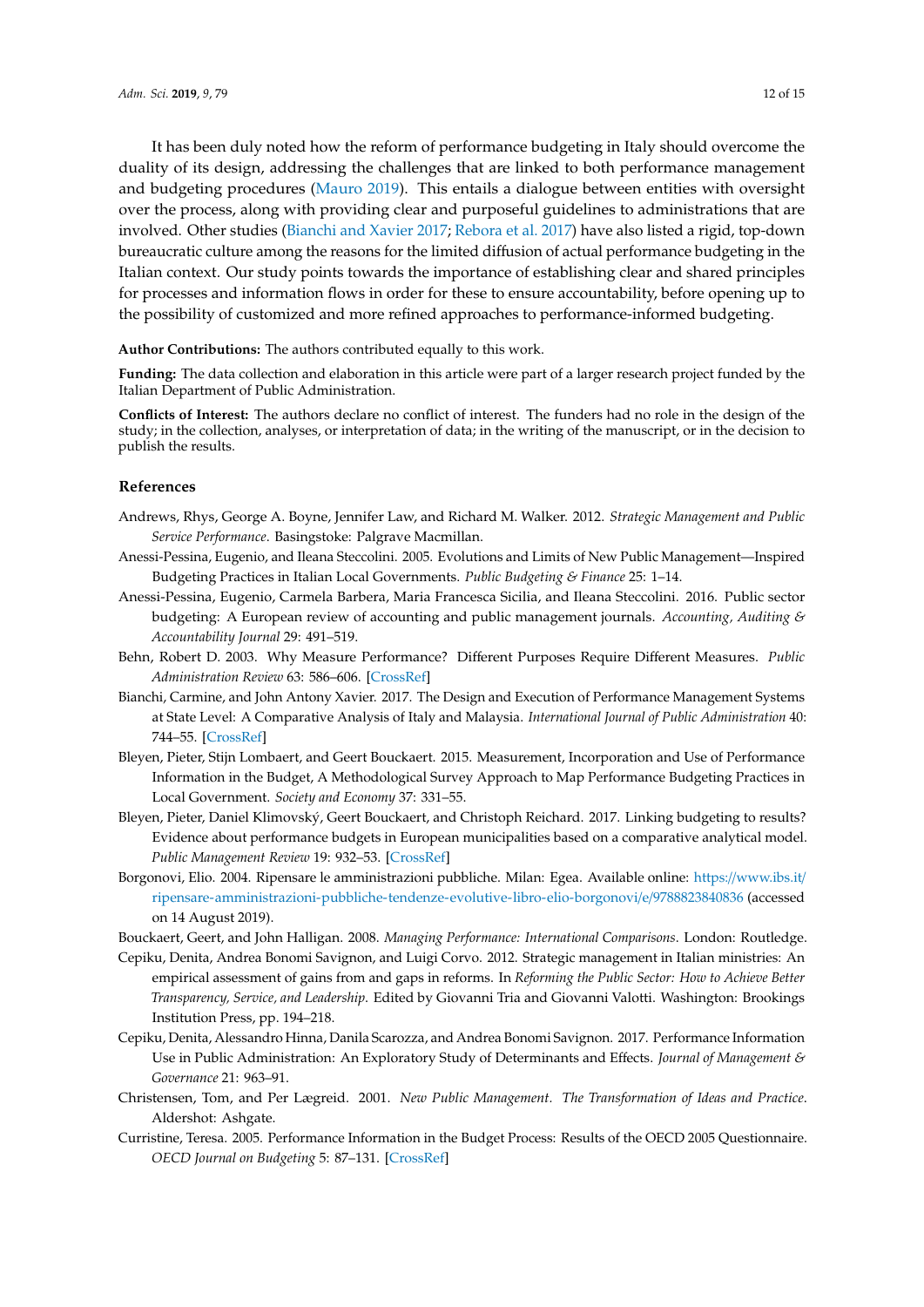- <span id="page-12-18"></span>Curristine, Teresa, Zsuzsanna Lonti, and Isabelle Joumard. 2007. Improving Public Sector Efficiency: Challenges and Opportunities. *OECD Journal on Budgeting* 7: 161. [\[CrossRef\]](http://dx.doi.org/10.1787/budget-v7-art6-en)
- <span id="page-12-6"></span>Curristine, Teresa, and Suzanne Flynn. 2013. In Search of Results: Strengthening Public Sector Performance. In *Public Financial Management and Its Emerging Architecture*, 1st ed. Edited by Marco Cangiano, Teresa Curristine and Michel Lazare. Washington: International Monetary Fund, pp. 225–258.
- <span id="page-12-22"></span>De Jong, Maarten. 2016. Poland. In *Toward Next-Generation Performance Budgeting: Lessons from the Experiences of Seven Reforming Countries. Directions in Development-Public Sector Governance*. Edited by Donald Moynihan and Ivor Beazley. Washington: World Bank, pp. 111–123.
- <span id="page-12-21"></span>De Vries, Michiel S., Juraj Nemec, and David Špaček, eds. 2019. Performance-Based Budgeting in the Public Sector. Basingtoke: Palgrave Macmillan.
- <span id="page-12-17"></span>Demeulenaere, Elke, Luigi Corvo, Geert Bouckaert, and Marco Meneguzzo. 2013. Measuring Performance Based Budgeting in Flemish and Italian Municipalities. Paper presented at the EGPA, Edinburgh, UK, September 11–13.
- <span id="page-12-16"></span>Di Maggio, Paul J., and Walter W. Powell. 1991. *The New Institutionalism in Organization Analysis*. Chicago: University of Chicago Press.
- <span id="page-12-19"></span>Downes, Ronnie, Delphine Moretti, and Scherie Nicol. 2017. Budgeting and performance in the European Union: A review by the OECD in the context of EU budget focused on results. *OECD Journal on Budgeting* 17: 1–60. [\[CrossRef\]](http://dx.doi.org/10.1787/budget-17-5jfnx7fj38r2)
- <span id="page-12-10"></span>Dusenbury, Pat. 2000. Governing for Results and Accountability: Strategic Planning and Performance Measurement. *The Urban Institute*. Available online: https://[www.urban.org](https://www.urban.org/sites/default/files/publication/62406/310259-Strategic-Planning-and-Performance-Measurement.PDF)/sites/default/files/publication/ 62406/[310259-Strategic-Planning-and-Performance-Measurement.PDF](https://www.urban.org/sites/default/files/publication/62406/310259-Strategic-Planning-and-Performance-Measurement.PDF) (accessed on 14 August 2019).
- <span id="page-12-7"></span>Ferlie, Ewan. 2003. Quasi-Strategy: Strategic Management in Contemporary Public Sector. In *Handbook of Strategy and Management*. Edited by Andrew M. Pettigrew, Howard Thomas and Richard Whittington. London: Sage, pp. 279–98.
- <span id="page-12-12"></span>Gilmour, John B., and David E. Lewis. 2006. Does Performance Budgeting Work? An Examination of the Office of Management and Budget's PART Scores. *Public Administration Review* 66: 742–52. [\[CrossRef\]](http://dx.doi.org/10.1111/j.1540-6210.2006.00639.x)
- <span id="page-12-15"></span>Grossi, Giuseppe, Christoph Reichard, and Pasquale Ruggiero. 2016. Appropriateness and Use of Performance Information in the Budgeting Process: Some Experiences from German and Italian Municipalities. *Public Performance & Management Review* 39: 581–606.
- <span id="page-12-1"></span>Halachmi, Arie. 2005. Performance Measurement: Test the Water before you dive In. *International Review of Administrative Sciences* 71: 255–66. [\[CrossRef\]](http://dx.doi.org/10.1177/0020852305053884)
- <span id="page-12-9"></span>Hansen, Jesper Rosenberg, and Ewan Ferlie. 2016. Applying Strategic Management Theories in Public Sector Organizations: Developing a Typology. *Public Management Review* 18: 1–19. [\[CrossRef\]](http://dx.doi.org/10.1080/14719037.2014.957339)
- <span id="page-12-2"></span>Ho, Alfred Tat-Kei. 2018. From Performance Budgeting to Performance Budget Management: Theory and Practice. *Public Administration Review* 78: 748–58. [\[CrossRef\]](http://dx.doi.org/10.1111/puar.12915)
- <span id="page-12-3"></span>Hood, Christopher. 1991. A Public Management for all seasons? *Public Administration* 69: 3–19. [\[CrossRef\]](http://dx.doi.org/10.1111/j.1467-9299.1991.tb00779.x)
- <span id="page-12-4"></span>Hood, Christopher. 1995. The "New Public Management" in the 1980's: Variations on a theme. *Accounting, Organizations and Society* 20: 93–109. [\[CrossRef\]](http://dx.doi.org/10.1016/0361-3682(93)E0001-W)
- <span id="page-12-14"></span>Jackson, Peter M. 2011. Governance by Numbers: What Have We Learned Over the Past 30 Years? *Public Money & Management* 31: 13–26.
- <span id="page-12-13"></span><span id="page-12-8"></span>Johanson, Jan-Erik. 2009. Strategy Formation in Public Agencies. *Public Administration* 87: 872–91. [\[CrossRef\]](http://dx.doi.org/10.1111/j.1467-9299.2009.01767.x)
- Johnsen, Åge. 2005. What Does 25 Years of Experience Tell Us About the State of Performance Measurement in Public Policy and Management? *Public Money & Management* 25: 9–17.
- <span id="page-12-20"></span>Jordan, Meagan M., and Merl M. Hackbart. 1999. Performance Budgeting and Performance Funding in the States: A States Assessment. *Public Budgeting Finance* 19: 68–88. [\[CrossRef\]](http://dx.doi.org/10.1046/j.0275-1100.1999.01157.x)
- <span id="page-12-0"></span>Joyce, Philip G. 1997. Using Performance Measures for Budgeting: A New Beat, or Is It the Same Old Tune? In *Using Performance Measurement to Improve Public and Nonprofit Programs*. Edited by Kathryn E. Newcomer. San Francisco: Jossey-Bass, pp. 45–61.
- <span id="page-12-11"></span>Joyce, Philip G. 2011. The Obama Administration and PBB: Building on the Legacy of Federal Performance-Informed Budgeting? *Public Administration Review* 71: 356–67. [\[CrossRef\]](http://dx.doi.org/10.1111/j.1540-6210.2011.02355.x)
- <span id="page-12-5"></span>Kuhlmann, Sabine, and Geert Bouckaert, eds. 2016. *Local Public Sector Reforms in Times of Crisis: National Trajectories and International Comparisons*. New York: Palgrave Macmillan.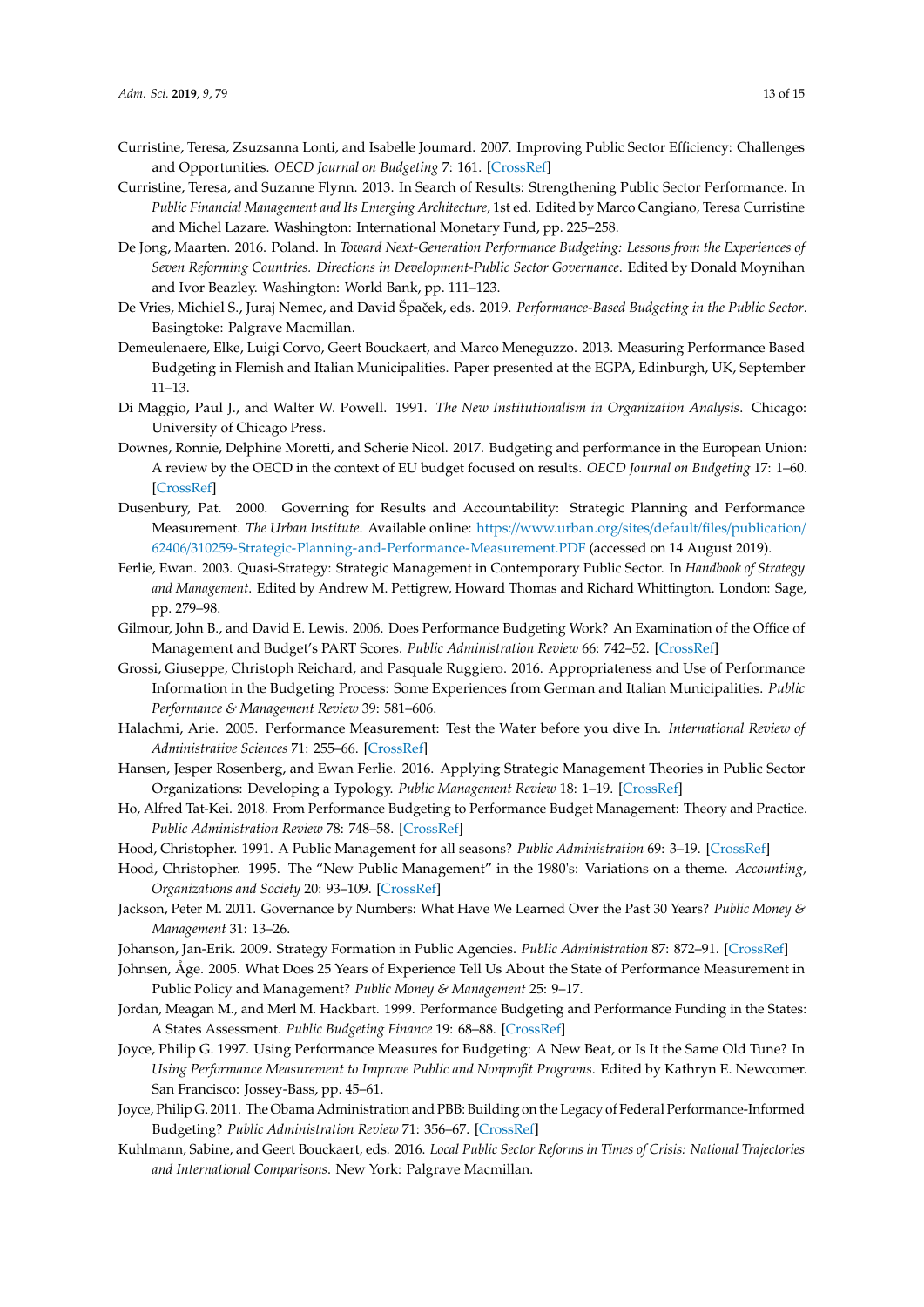- <span id="page-13-2"></span>Mauro, Sara Giovanna. 2019. Public Sector Performance-Based Budgeting in Italy. In *Performance-Based Budgeting in the Public Sector*. Edited by Michiel S. de Vries, Juraj Nemec and David Špaˇcek. Basingtoke: Palgrave Macmillan, pp. 125–40.
- <span id="page-13-0"></span>Meneguzzo, Marco, and Valentina Mele. 2008. Designing and Implementing Innovation Policy in the Public Sector: The Italian Experience. In *Innovations in Public Management and Governance in Italy*. Edited by Denita Cepiku, Marco Meneguzzo and Mariastefania Senese. Rome: ARACNE Editrice, pp. 15–38.
- <span id="page-13-19"></span>MEF (Ministry of Economy and Finance). 2017. Le Azioni del Bilancio dello Stato. Note Brevi del Dipartimento della Ragioneria Generale dello Stato. Available online: [http:](http://www.rgs.mef.gov.it/_Documenti/VERSIONE-I/Pubblicazioni/Note-brevi/Le-Azioni-del-bilancio-dello-Stato/Nota_breve_-_Le_azioni_del_bilancio_dello_stato.pdf) //www.rgs.mef.gov.it/\_Documenti/VERSIONE-I/Pubblicazioni/Note-brevi/[Le-Azioni-del-bilancio](http://www.rgs.mef.gov.it/_Documenti/VERSIONE-I/Pubblicazioni/Note-brevi/Le-Azioni-del-bilancio-dello-Stato/Nota_breve_-_Le_azioni_del_bilancio_dello_stato.pdf)dello-Stato/[Nota\\_breve\\_-\\_Le\\_azioni\\_del\\_bilancio\\_dello\\_stato.pdf](http://www.rgs.mef.gov.it/_Documenti/VERSIONE-I/Pubblicazioni/Note-brevi/Le-Azioni-del-bilancio-dello-Stato/Nota_breve_-_Le_azioni_del_bilancio_dello_stato.pdf) (accessed on 20 August 2019).
- <span id="page-13-16"></span>Moynihan, Donald P. 2006. What Do We Talk About When We Talk About Performance? Dialogue Theory and Performance Budgeting. *Journal of Public Administration Research and Theory* 16: 151–68. [\[CrossRef\]](http://dx.doi.org/10.1093/jopart/muj003)
- <span id="page-13-17"></span>Moynihan, Donald P. 2008. *The Dynamics of Performance Management: Constructing Information and Reform*. Washington: Georgetown University Press.
- <span id="page-13-18"></span>Moynihan, Donald, and Ivor Beazley, eds. 2016. *Toward Next-Generation Performance Budgeting: Lessons from the Experiences of Seven Reforming Countries. Directions in Development-Public Sector Governance*. Washington: World Bank, Available online: https://[openknowledge.worldbank.org](https://openknowledge.worldbank.org/handle/10986/25297)/handle/10986/25297 (accessed on 1 September 2019).
- <span id="page-13-8"></span>Nemec, Juraj, and Michiel S. De Vries. 2019. Effectuating Performance-Based Budgeting Takes Time. In Performance-Based Budgeting in the Public Sector. Edited by Michiel de Vries, Juraj Nemec and David Špaček. Basingtoke: Palgrave MacMIillan, pp. 257–70.
- <span id="page-13-13"></span>OECD. 2007. *Performance Budgeting in OECD Countries*. Paris: OECD.
- <span id="page-13-9"></span>OECD. 2017. *2016 OECD Performance Budgeting Survey Highlights: Integrating Performance and results in Budgeting*. Paris: OECD Publishing.
- <span id="page-13-12"></span>OECD. 2018. OECD Best Practices for Performance Budgeting, GOV/PGC/SBO (2018)7. *Public Governance Committee Working Party of Senior Budget O*ffi*cials*. November 23. Available online: https://[one.oecd.org](https://one.oecd.org/document/GOV/PGC/SBO(2018)7/en/pdf)/document/GOV/ PGC/[SBO\(2018\)7](https://one.oecd.org/document/GOV/PGC/SBO(2018)7/en/pdf)/en/pdf (accessed on 20 August 2019).
- <span id="page-13-11"></span>Olsen, Johan P., and B. Guy Peters. 1996. *Lessons from Experience: Experimental Learning in Administrative Reforms in Eight Democracies*. Oslo: Scandinavian University Press.
- <span id="page-13-1"></span>Ongaro, Edoardo. 2011. The Role of Politics and Institutions in the Italian Administrative Reform Trajectory. *Public Administration* 89: 738–55. [\[CrossRef\]](http://dx.doi.org/10.1111/j.1467-9299.2010.01885.x)
- <span id="page-13-6"></span>Poister, Theodore H. 2010. The Future of Strategic Planning in the Public Sector: Linking Strategic Management and Performance. *Public Administration Review* 70: S246–S54. [\[CrossRef\]](http://dx.doi.org/10.1111/j.1540-6210.2010.02284.x)
- <span id="page-13-4"></span>Poister, Theodore H., and Gregory D. Streib. 1999. Strategic Management in the Public Sector: Concepts, Models, and Processes. *Public Productivity & Management Review* 22: 308–25.
- <span id="page-13-5"></span>Poister, Theodore H., and Gregory D. Streib. 2005. Strategic Management in the Public Sector: Concepts, Models, and Processes. *Public Productivity and Management Review* 65: 45–56.
- <span id="page-13-15"></span>Postula, Marta. 2013. Budżet zadaniowy w Polsce—osiągnięcia i wyzwania [Performance Budget in Poland—Achievements and Challenges]. *Studia BAS* 1: 59–85.
- <span id="page-13-3"></span>Prowle, Malcolm. 2014. The role of budgeting systems in supporting strategic management in the public sector. In *Developments in Strategic and Public Management: Studies in the US and Europe*, 1st ed. Edited by Paul Joyce, John Bryson and Marc Holzer. Basingstoke: Palgrave Macmillan, pp. 21–40.
- <span id="page-13-10"></span>Raudla, Ringa. 2012. The Use of Performance Information in Budgetary Decision-Making by Legislators: Is Estonia any Different? *Public Administration* 90: 1000–15. [\[CrossRef\]](http://dx.doi.org/10.1111/j.1467-9299.2012.02041.x)
- <span id="page-13-14"></span>Raudla, Ringa. 2016. Estonia. In *Toward Next-Generation Performance Budgeting: Lessons from the Experiences of Seven Reforming Countries*. Directions in Development-Public Sector Governance. Edited by Moynihan Donald and Ivor Beazley. Washington: World Bank, pp. 55–72.
- <span id="page-13-20"></span>Rebora, Gianfranco, Renato Ruffini, and Matteo Turri. 2017. A Serious Game: Performance Management in Italian Ministries. *International Journal of Public Administration* 40: 770–79. [\[CrossRef\]](http://dx.doi.org/10.1080/01900692.2016.1201103)
- <span id="page-13-7"></span>Robinson, Marc, and James Brumby. 2005. *Does Performance Budgeting Work?: An Analytical Review of the Empirical Literature*. IMF Working Paper No. 05/210. Washington: IMF, pp. 1–76.